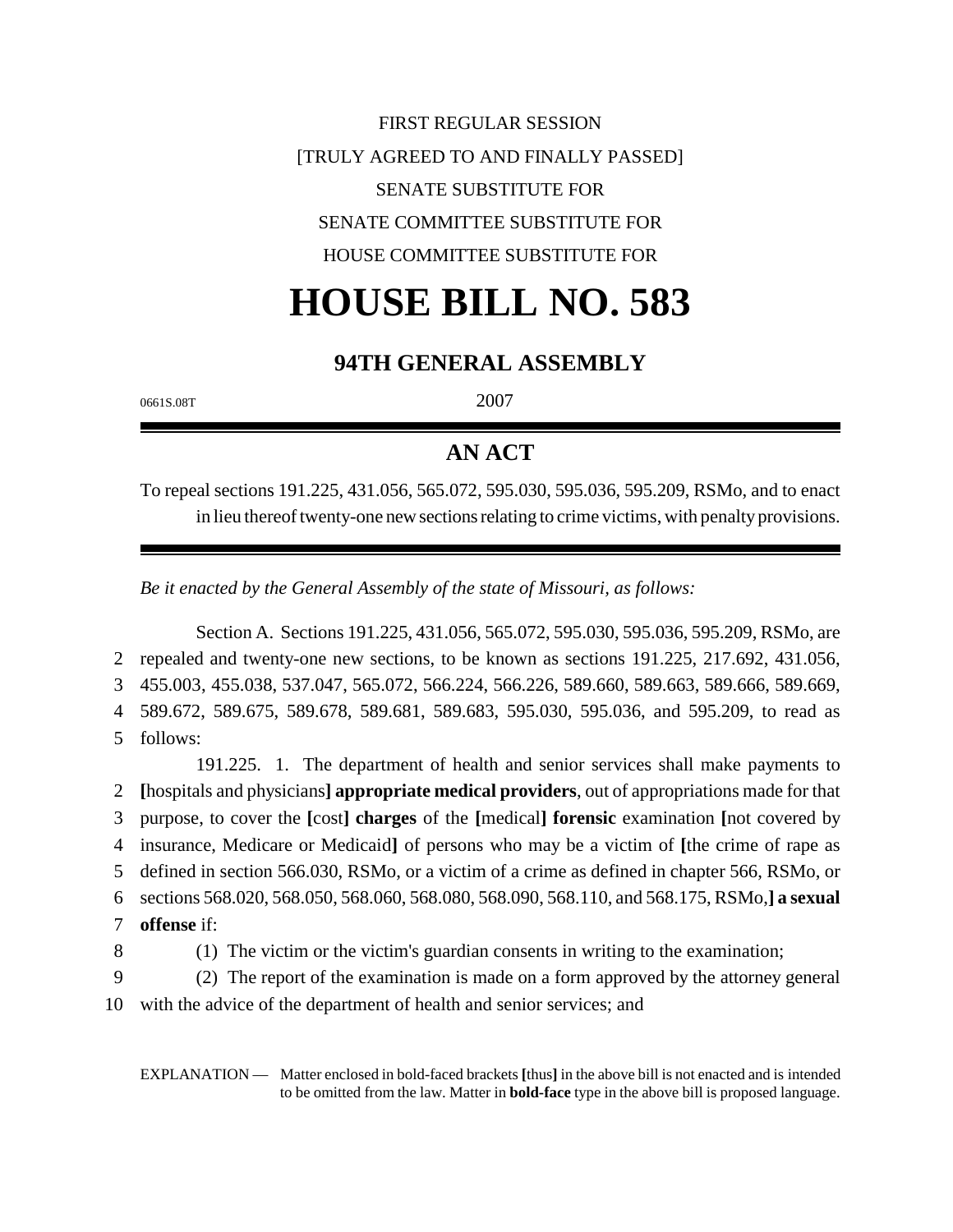(3) The report of the examination is filed **[**by the victim**]** with the prosecuting attorney of the county in which the alleged incident occurred.

 **The appropriate medical provider shall file the report of the examination within three business days of completion of the forensic exam.**

 2. A minor may consent to examination under this section. Such consent is not subject to disaffirmance because of minority, and consent of parent or guardian of the minor is not required for such examination. The **[**hospital or physician**] appropriate medical provider** making the examination shall give written notice to the parent or guardian of a minor that such an examination has taken place.

 3. The attorney general, with the advice of the department of health and senior services, shall develop the forms and procedures for gathering evidence **during the forensic examination** under the provisions of this section **[**and shall furnish every hospital and physician in this state with copies of such forms and procedures.

 4. Reasonable hospital and physicians**]. The department of health and senior services shall develop a checklist for appropriate medical providers to refer to while providing medical treatment to victims of a sexual offense.**

 **4. Evidentiary collection kits shall be developed and made available, subject to appropriation, to appropriate medical providers by the highway patrol or its designees and eligible crime laboratories. Such kits shall be distributed with the forms and procedures for gathering evidence during forensic examinations of victims of a sexual offense to appropriate medical providers upon request of the provider, in the amount requested, and at no charge to the medical provider. All appropriate medical providers shall, with the written consent of the victim, perform a forensic examination using the evidentiary collection kit and forms and procedures for gathering evidence following the checklist for any person presenting as a victim of a sexual offense.**

 **5. All appropriate medical provider** charges for eligible **forensic** examinations shall be billed to and paid by the department of health and senior services. **No appropriate medical provider conducting forensic examinations and providing medical treatment to victims of sexual offenses shall charge the victim for the forensic examination. For appropriate medical provider charges related to the medical treatment of victims of sexual offenses, if the victim is an eligible claimant under the crime victims' compensation fund, the appropriate medical provider shall seek compensation under sections 595.010 to 595.075, RSMo.**

**6. For purposes of this section, the following terms mean:**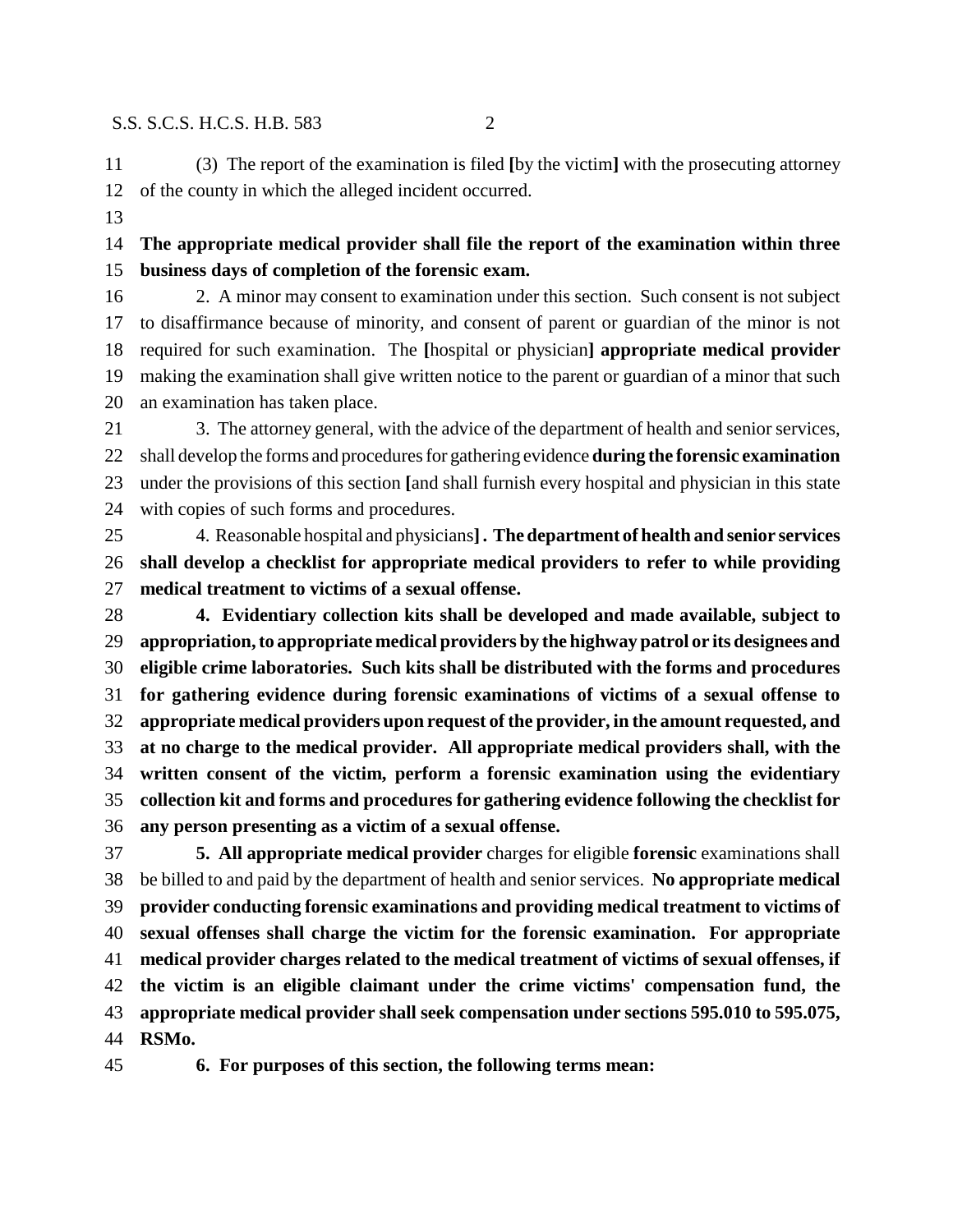**(1) "Appropriate medical provider", any licensed nurse, physician, or physician assistant, and any institution employing licensed nurses, physicians, or physician assistants; provided that such licensed professionals are the only persons at such institution to perform tasks under the provisions of this section;**

- **(2) "Evidentiary collection kit", a kit used during a forensic examination that includes materials necessary for appropriate medical providers to gather evidence in accordance with the forms and procedures developed by the attorney general for forensic examinations;**
- **(3) "Forensic examination", an examination performed by an appropriate medical provider on a victim of an alleged sexual offense to gather evidence for the evidentiary collection kit;**

 **(4) "Medical treatment", the treatment of all injuries and health concerns resulting directly from a patient's sexual assault or victimization.**

**217.692. 1. Notwithstanding any other provision of law to the contrary, any offender incarcerated in a correctional institution serving any sentence of life with no parole for fifty years or life without parole, whose plea of guilt was entered or whose trial commenced prior to December 31, 1990, and who:**

 **(1) Pleaded guilty to or was found guilty of a homicide of a spouse or domestic partner;**

**(2) Has no prior violent felony convictions;**

**(3) No longer has a cognizable legal claim or legal recourse; and**

 **(4) Has a history of being a victim of continual and substantial physical or sexual domestic violence that was not presented as an affirmative defense at trial or sentencing and such history can be corroborated with evidence of facts or circumstances which existed at the time of the alleged physical or sexual domestic violence of the offender, including but not limited to witness statements, hospital records, social services records, and law enforcement records;**

 **shall be eligible for parole after having served fifteen years of such sentence when the board determines by using the guidelines established by this section, that there is a strong and reasonable probability that the person will not thereafter violate the law.**

 **2. The board of probation and parole shall give a thorough review of the case history and prison record of any offender described in subsection 1 of this section. At the end of the board's review, the board shall provide the offender with a copy of a statement of reasons for its parole decision.**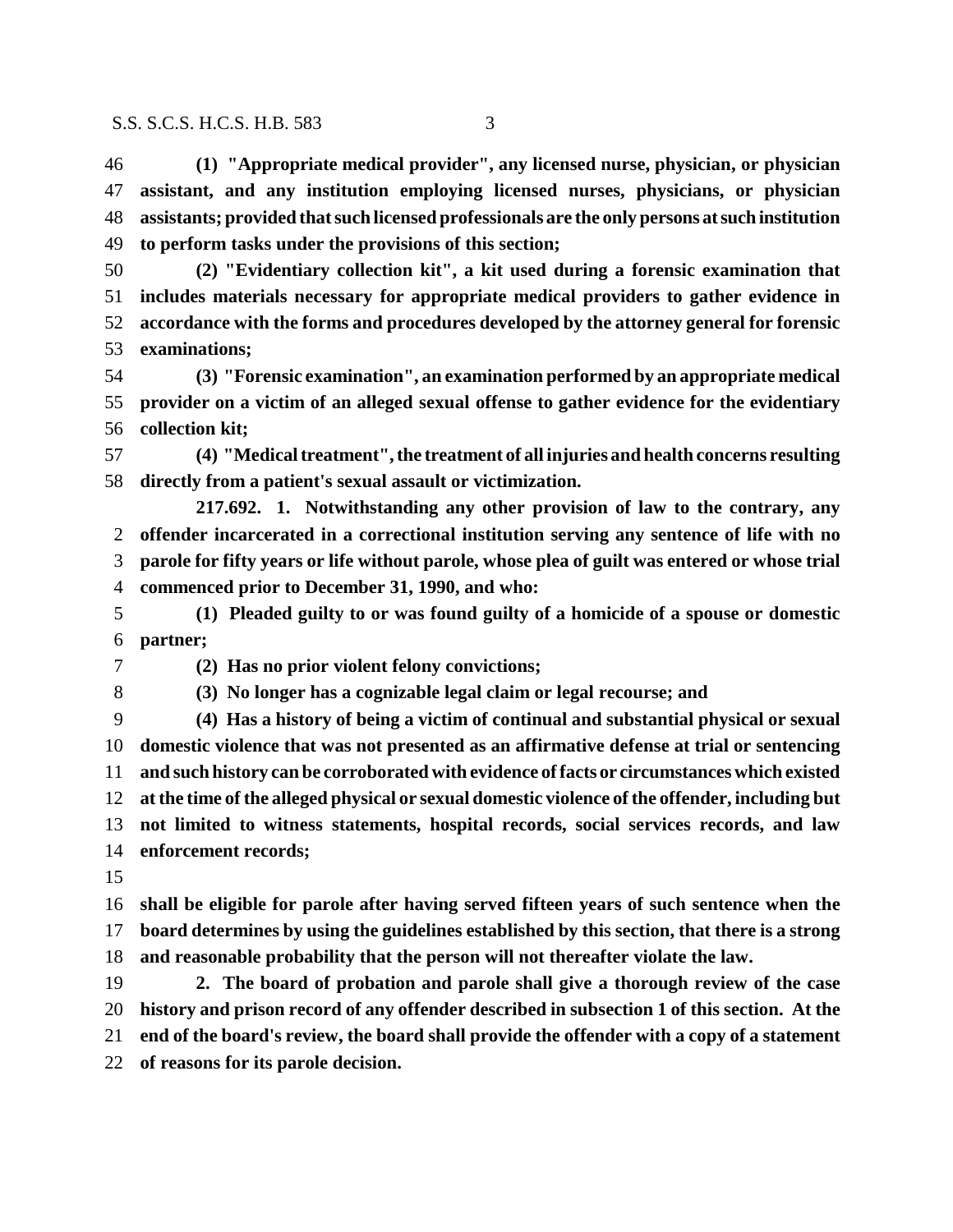- **3. Any offender released under the provisions of this section shall be under the supervision of the parole board for an amount of time to be determined by the board. 4. The parole board shall consider, but not be limited to the following criteria when making its parole decision:**
- 

**(1) Length of time served;**

- **(2) Prison record and self-rehabilitation efforts;**
- **(3) Whether the history of the case included corroborative material of physical, sexual, mental, or emotional abuse of the offender, including but not limited to witness statements, hospital records, social service records, and law enforcement records;**
- **(4) If an offer of a plea bargain was made and if so, why the offender rejected or accepted the offer;**

 **(5) Any victim information outlined in subsection 7 of section 217.690 and section 595.209, RSMo;**

- **(6) The offender's continued claim of innocence;**
- **(7) The age and maturity of the offender at the time of the board's decision;**
- **(8) The age and maturity of the offender at the time of the crime and any contributing influence affecting the offender's judgment;**
- **(9) The presence of a workable parole plan; and**
- **(10) Community and family support.**
- **5. Nothing in this section shall limit the review of any offender's case who is eligible for parole prior to fifteen years, nor shall it limit in any way the parole board's power to grant parole prior to fifteen years.**

 **6. Nothing in this section shall limit the review of any offender's case who has applied for executive clemency, nor shall it limit in any way the governor's power to grant clemency.**

 **7. It shall be the responsibility of the offender to petition the board for a hearing under this section.**

 **8. A person commits the crime of perjury if he or she, with the purpose to deceive, knowingly makes a false witness statement to the board. Perjury under this section shall be a class C felony.**

 **9. In cases where witness statements alleging physical or sexual domestic violence are in conflict as to whether such violence occurred or was continual and substantial in nature, the history of such alleged violence shall be established by other corroborative evidence in addition to witness statements, as provided by subsection 1 of this section. A contradictory statement of the victim shall not be deemed a conflicting statement for purposes of this section.**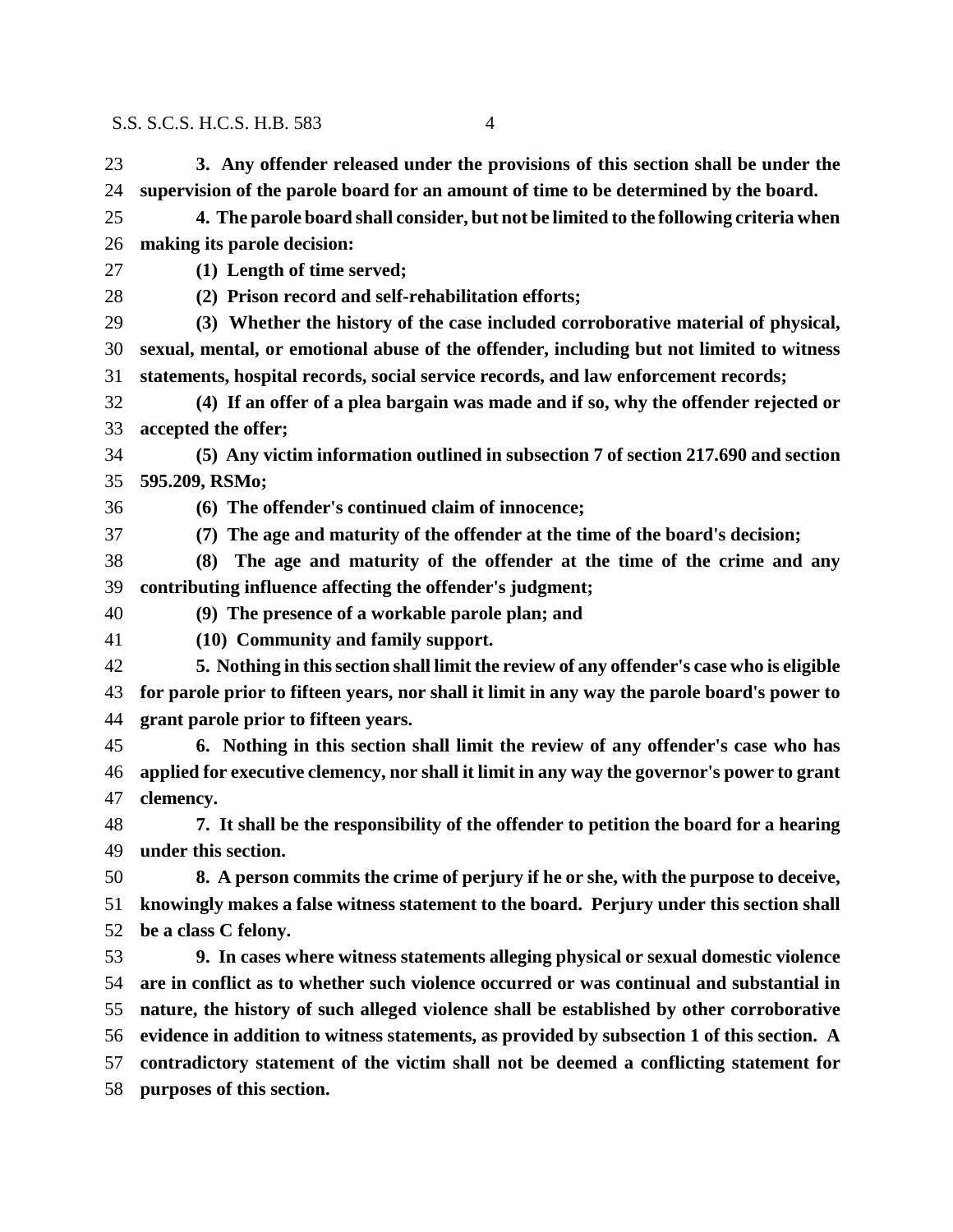431.056. A minor shall be qualified and competent to contract for housing, employment, purchase of an automobile, receipt of a student loan, admission to high school or postsecondary school, obtaining medical care, establishing a bank account **[**and**] ,** admission to a shelter for victims of domestic violence, as defined in section 455.200, RSMo, or a homeless shelter**, and receipt of services as a victim of domestic and sexual violence, including but not limited to counseling, court advocacy, financial assistance, and other advocacy services,** if: (1) The minor is sixteen or seventeen years of age; and (2) The minor is homeless, as defined in subsection 1 of section 167.020, RSMo, or a victim of domestic violence, as defined in section 455.200, RSMo, unless the child is under the supervision of the children's division or the jurisdiction of the juvenile court; and (3) The minor is self-supporting, such that the minor is without the physical or financial support of a parent or legal guardian; and (4) The minor's parent or legal guardian has consented to the minor living independent of the parents' or guardians' control. Consent may be expressed or implied, such that: (a) Expressed consent is any verbal or written statement made by the parents or guardian of the minor displaying approval or agreement that the minor may live independently of the parent's or guardian's control; (b) Implied consent is any action made by the parent or guardian of the minor that indicates the parent or guardian is unwilling or unable to adequately care for the minor. Such actions may include, but are not limited to: a. Barring the minor from the home or otherwise indicating that the minor is not welcome to stay; b. Refusing to provide any or all financial support for the minor; or c. Abusing or neglecting the minor, as defined in section 210.110, RSMo. **455.003. 1. A rape crisis center shall: (1) Require persons employed by or volunteering services to the rape crisis center to maintain confidentiality of any information that would identify individuals served by the center and any information or records that are directly related to the advocacy services provided to such individuals; and (2) Prior to providing any advocacy services, inform individuals served by the rape crisis center of the nature and scope of the confidentiality requirements of subdivision (1) of this subsection. 2. Any person employed by or volunteering services to a rape crisis center for victims of sexual assault shall be incompetent to testify concerning any confidential information in subsection 1 of this section, unless the confidentiality requirements is waived in writing by the individual served by the center.**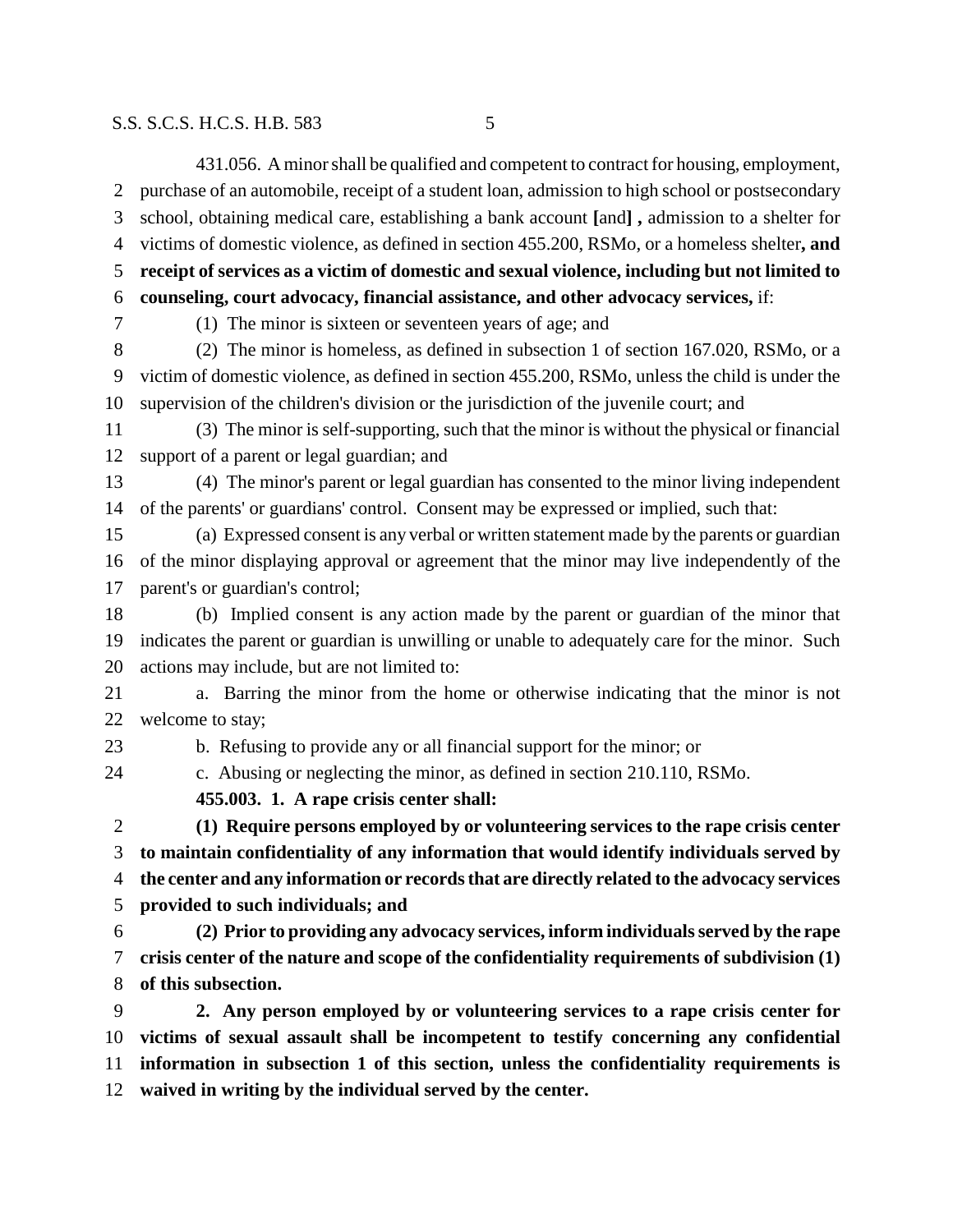**3. As used in this section, the term "rape crisis center" shall mean any public or private agency that offers assistance to victims of sexual assault, as the term "sexual assault" is defined in section 455.010, who are adults, as defined by section 455.010, or qualified minors, as defined by section 431.056, RSMo.**

**455.038. Every circuit clerk shall be responsible for providing information to individuals petitioning for ex parte orders of protection regarding notification of service of these orders of protection. Such notification to the petitioner is required if the petitioner has registered a telephone number with the victim notification system, established under subsection 3 of section 650.310, RSMo. The petitioner shall be informed of his or her option to receive notification of service of an ex parte order of protection on the respondent by the circuit clerk and shall be provided information on how to receive notification of service of ex parte orders of protection. The local law enforcement agency or any other government agency responsible for serving ex parte orders of protection shall notify the circuit clerk when no more service attempts are planned by that agency. The provisions of this section shall only apply to those circuit clerks able to access a statewide victim notification system designed to provide notification of service of orders of protection.**

**537.047. 1. Any person who, while a child or minor as defined by section 573.010, RSMo, was a victim of a violation of sections 573.023, 573.025, 573.035, or 573.037, RSMo, and who suffers physical or psychological injury or illness as a result of such violation, shall be entitled to bring a civil action to recover the actual damages sustained as a result of the violation, and shall also be entitled to recover the costs of the civil action and reasonable fees for attorneys and expert witnesses. A psychological injury or illness as described under this section need not be accompanied by physical injury or illness.**

 **2. Any action described under this section shall be commenced within ten years of the plaintiff attaining the age of twenty-one, or within three years of the date the plaintiff discovers that the injury or illness was caused by the violation of an offense enumerated in subsection one of this section, whichever later occurs.**

 **3. A cause of action under this section may arise only if the violation that caused the injury occurs on or after August 28, 2007.**

565.072. 1. A person commits the crime of domestic assault in the first degree if he or she attempts to kill or knowingly causes or attempts to cause serious physical injury to a family or household member or an adult who is or has been in a continuing social relationship of a romantic or intimate nature with the actor, as defined in section 455.010, RSMo.

 2. Domestic assault in the first degree is a class B felony unless in the course thereof the actor inflicts serious physical injury on the victim **or has previously pleaded guilty to or been found guilty of committing this crime,** in which case it is a class A felony.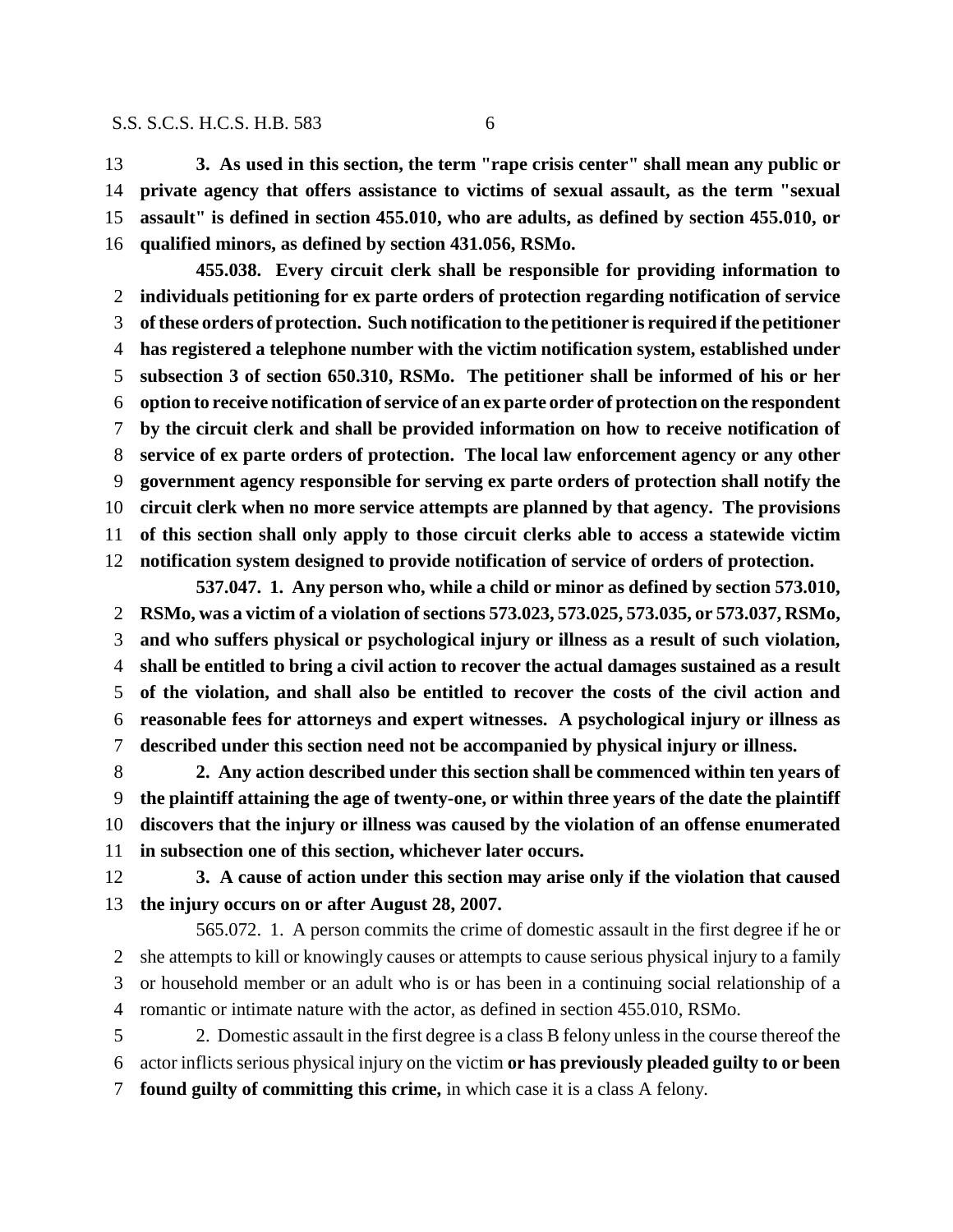**566.224. No prosecuting or circuit attorney, peace officer, governmental official, or employee of a law enforcement agency shall request or require a victim of sexual assault under section 566.040 or forcible rape under section 566.030 to submit to any polygraph test or psychological stress evaluator exam as a condition for proceeding with a criminal investigation of such crime.**

**566.226. 1. After August 28, 2007, any information contained in any court record, whether written or published on the Internet, that could be used to identify or locate any victim of sexual assault, domestic assault, stalking, or forcible rape shall be closed and redacted from such record prior to disclosure to the public. Identifying information shall include the name, home or temporary address, telephone number, social security number or physical characteristics.**

 **2. If the court determines that a person or entity who is requesting identifying information of a victim has a legitimate interest in obtaining such information, the court may allow access to the information, but only if the court determines that disclosure to the person or entity would not compromise the welfare or safety of such victim.**

**589.660. As used in sections 589.660 to 589.681, the following terms mean:**

 **(1) "Address", a residential street address, school address, or work address of a person, as specified on the person's application to be a program participant;**

- **(2) "Application assistant", an employee of a state or local agency, or of a nonprofit program that provides counseling, referral, shelter, or other specialized service to victims of domestic violence, rape, sexual assault, or stalking, who has been designated by the respective agency or program, and who has been trained and registered by the secretary of state to assist individuals in the completion of program participation applications;**
- **(3) "Designated address", the address assigned to a program participant by the secretary;**

 **(4) "Mailing address", an address that is recognized for delivery by the United States Postal Service;**

**(5) "Program", the address confidentiality program established in section 589.663;**

 **(6) "Program participant", a person certified by the secretary of state as eligible to participate in the address confidentiality program;**

**(7) "Secretary", the secretary of state.**

**589.663. There is created in the office of the secretary of state a program to be known as the "Address Confidentiality Program" to protect victims of domestic violence, rape, sexual assault, or stalking by authorizing the use of designated addresses for such victims and their minor children. The program shall be administered by the secretary under the following application and certification procedures:**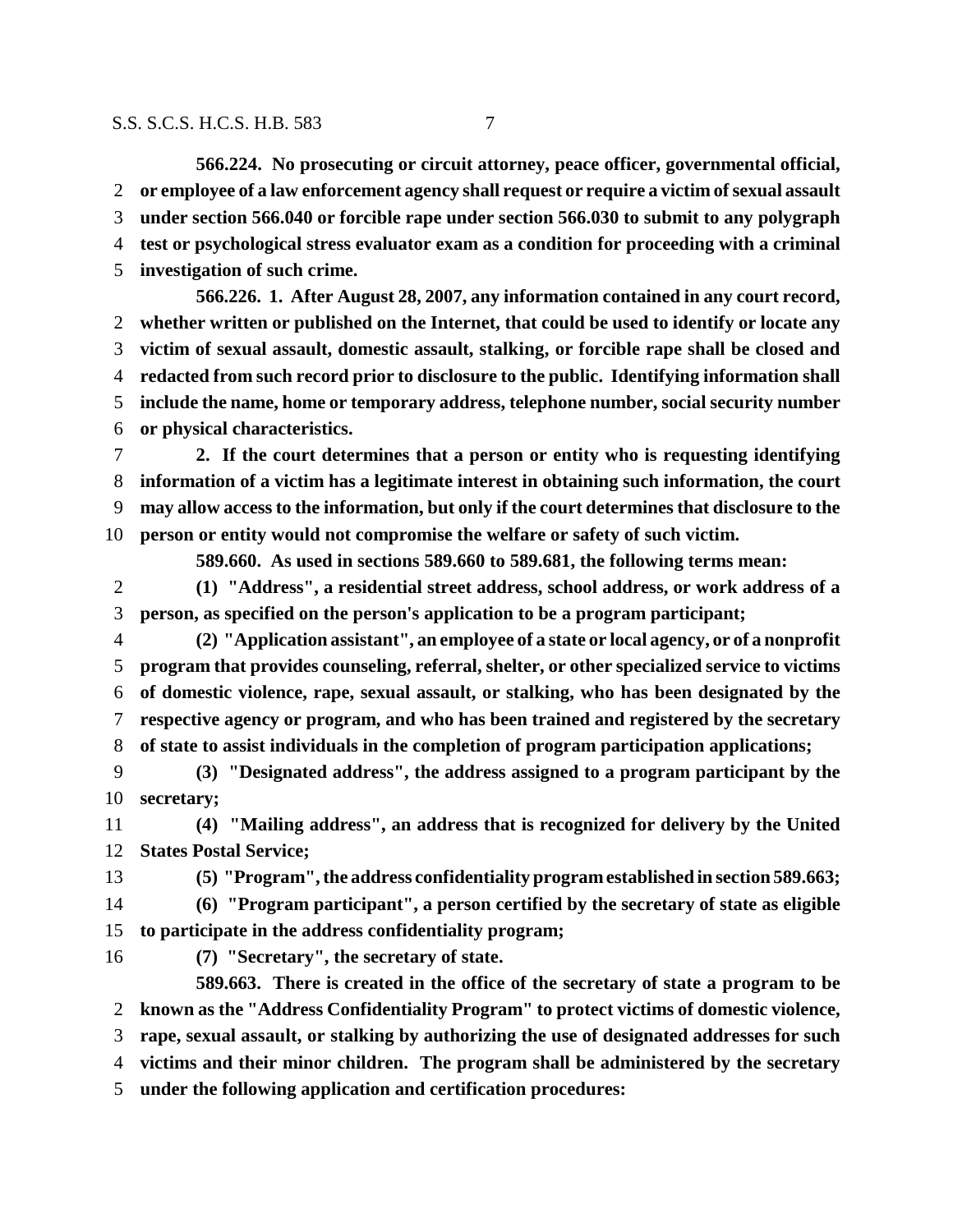**(1) An adult person, a parent or guardian acting on behalf of a minor, or a guardian acting on behalf of an incapacitated person may apply to the secretary to have a designated address assigned by the secretary to serve as the person's address or the address of the minor or incapacitated person;**

- **(2) The secretary may approve an application only if it is filed with the office of the secretary in the manner established by rule and on a form prescribed by the secretary. A completed application shall contain:**
- **(a) The application preparation date, the applicant's signature, and the signature and registration number of the application assistant who assisted the applicant in applying to be a program participant;**

 **(b) A designation of the secretary as agent for purposes of service of process and for receipt of first-class mail, legal documents, and certified mail;**

 **(c) A sworn statement by the applicant that the applicant has good reason to believe that he or she:**

**a. Is a victim of domestic violence, rape, sexual assault, or stalking; and**

**b. Fears further violent acts from his or her assailant;**

 **(d) The mailing address where the applicant may be contacted by the secretary or a designee and the telephone number or numbers where the applicant may be called by the secretary or the secretary's designee; and**

 **(e) One or more addresses that the applicant requests not be disclosed for the reason that disclosure will jeopardize the applicant's safety or increase the risk of violence to the applicant or members of the applicant's household;**

 **(3) Upon receipt of a properly completed application, the secretary may certify the applicant as a program participant. A program participant is certified for four years following the date of initial certification unless the certification is withdrawn or cancelled before that date. The secretary shall send notification of lapsing certification and a reapplication form to a program participant at least four weeks prior to the expiration of the program participant's certification;**

 **(4) The secretary shall forward first-class mail, legal documents, and certified mail to the appropriate program participants.**

**589.666. Certification of a program participant may be cancelled by the secretary if one or more of the following conditions apply:**

 **(1) If the program participant obtains a name change, unless the program participant provides the secretary with documentation of a legal name change within ten**

**business days of the name change;**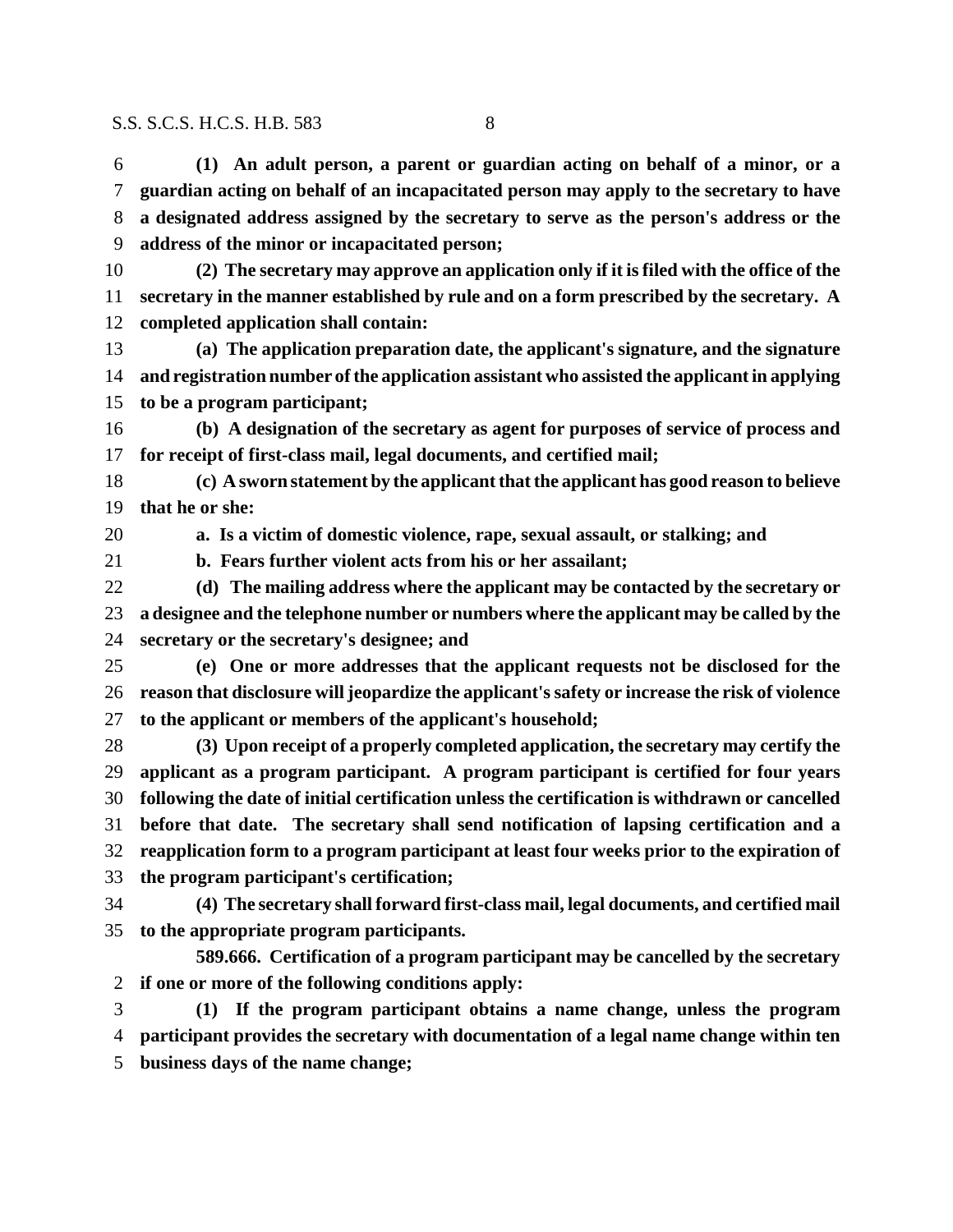**(2) If there is a change in the mailing address from the person listed on the application, unless the program participant provides the secretary with notice of the change in such manner as the secretary provides by rule; or**

 **(3) The applicant or program participant violates subsection 2 of section 589.663. 589.669. Upon demonstration of a program participant's certification in the program, state and local agencies and the courts shall accept the designated address as a program participant's address when creating a new public record unless the secretary has determined that:**

 **(1) The agency has a bona fide statutory or administrative requirement for the use of the program participant's address or mailing address, such that it is unable to fulfill its statutory duties and obligations without the address; and**

 **(2) The program participant's address or mailing address shall be used only for those statutory and administrative purposes.**

**589.672. If the secretary deems it appropriate, the secretary may make a program participant's address or mailing address available for inspection or copying, under the following circumstances:**

 **(1) If requested of the secretary by a law enforcement agency in the manner provided for by rule; or**

 **(2) Upon request to the secretary by a director of a state agency or the director's designee in the manner provided for by rule and upon a showing of a bona fide statutory or administrative requirement for the use of the program participant's address or mailing address, such that the director or the director's designee is unable to fulfill statutory duties and obligations without the address or mailing address.**

**589.675. If the secretary deems it appropriate, the secretary shall make a program participant's address and mailing address available for inspection or copying under the following circumstances:**

 **(1) To a person identified in a court order, upon the secretary's receipt of such court order that specifically orders the disclosure of a particular program participant's address and mailing address and the reasons stated for the disclosure; or**

 **(2) If the certification has been cancelled because the applicant or program participant violated subsection 2 of section 589.663.**

**589.678. A program participant's application and supporting materials are not a public record and shall be kept confidential by the secretary.**

**589.681. The secretary shall promulgate rules to establish and administer the address confidentiality program. Any rule or portion of a rule, as that term is defined in**

**section 536.010, RSMo, that is created under the authority delegated in sections 589.660**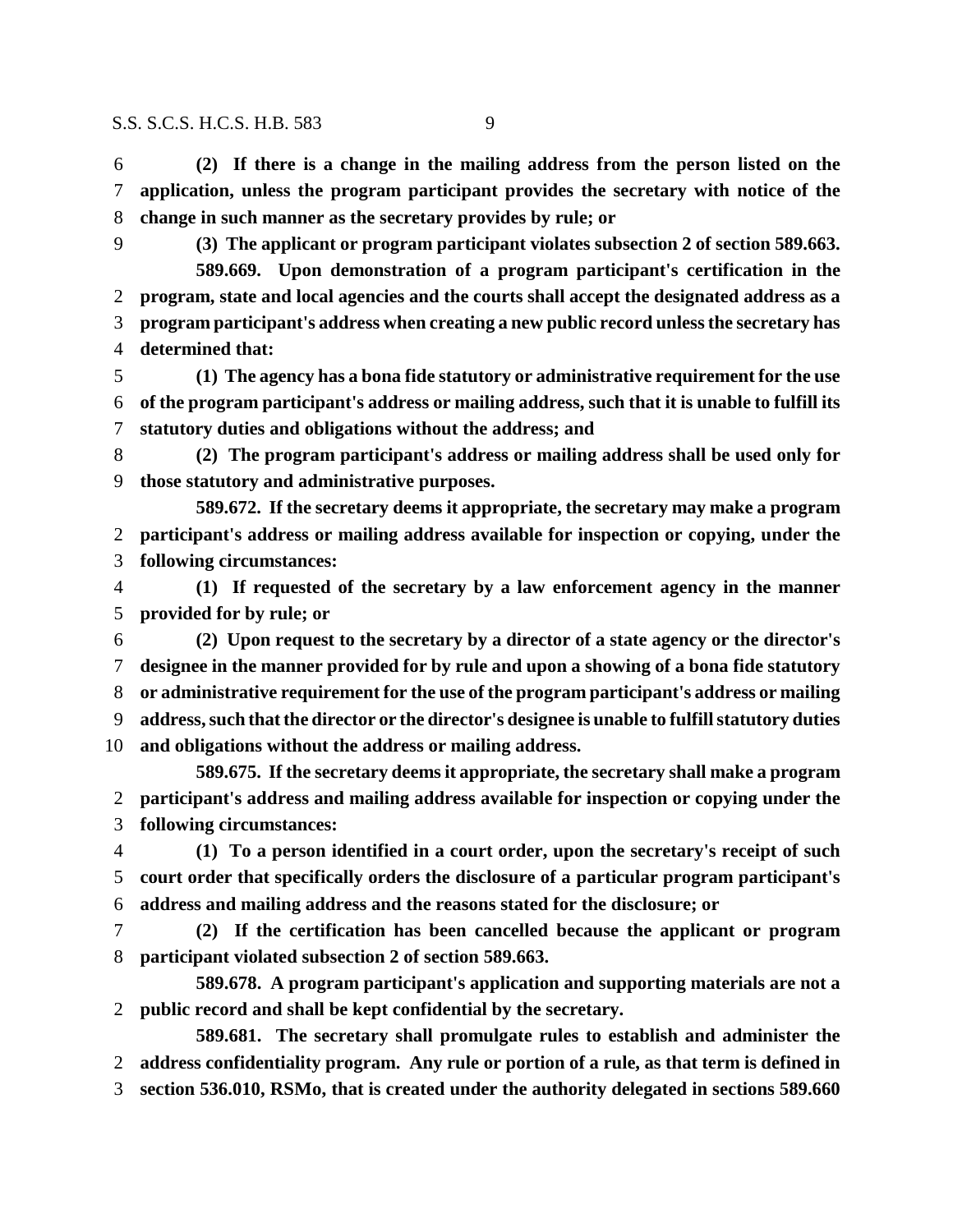**to 589.681 shall become effective only if it complies with and is subject to all of the provisions of chapter 536, RSMo, and, if applicable, section 536.028, RSMo. This section and chapter 536, RSMo, are nonseverable and if any of the powers vested with the general assembly pursuant to chapter 536, RSMo, to review, to delay the effective date, or to disapprove and annul a rule are subsequently held unconstitutional, then the grant of rulemaking authority and any rule proposed or adopted after August 28, 2007, shall be invalid and void.**

**589.683. Pursuant to section 23.253, RSMo, of the Missouri Sunset Act:**

 **(1) Any new program authorized under sections 589.660 to 589.681 shall automatically sunset six years after the effective date of sections 589.660 to 589.681 unless reauthorized by an act of the general assembly; and**

 **(2) If such program is reauthorized, the program authorized under sections 589.660 to 589.681 shall automatically sunset twelve years after the effective date of the reauthorization of sections 589.660 to 589.681; and**

 **(3) Sections 589.660 to 589.681 shall terminate on September first of the calendar year immediately following the calendar year in which a program authorized under sections 589.660 to 589.681 is sunset.**

595.030. 1. No compensation shall be paid unless the claimant has incurred an out-of-pocket loss of at least fifty dollars or has lost two continuous weeks of earnings or support from gainful employment. "Out-of-pocket loss" shall mean unreimbursed or unreimbursable expenses or indebtedness reasonably incurred**:**

 **(1)** For medical care or other services, including psychiatric, psychological or counseling expenses, necessary as a result of the crime upon which the claim is based, except that the amount paid for psychiatric, psychological or counseling expenses per eligible claim shall not exceed two thousand five hundred dollars**; or**

 **(2) As a result of personal property being seized in an investigation by law enforcement. Compensation paid for an "out-of-pocket loss" under this subdivision shall be in an amount equal to the loss sustained, but shall not exceed two hundred fifty dollars**.

 2. No compensation shall be paid unless the division of workers' compensation finds that a crime was committed, that such crime directly resulted in personal physical injury to, or the death of, the victim, and that police records show that such crime was promptly reported to the proper authorities. In no case may compensation be paid if the police records show that such report was made more than forty-eight hours after the occurrence of such crime, unless the division of workers' compensation finds that the report to the police was delayed for good cause. If the victim is under eighteen years of age such report may be made by the victim's parent, guardian or custodian; by a physician, a nurse, or hospital emergency room personnel; by the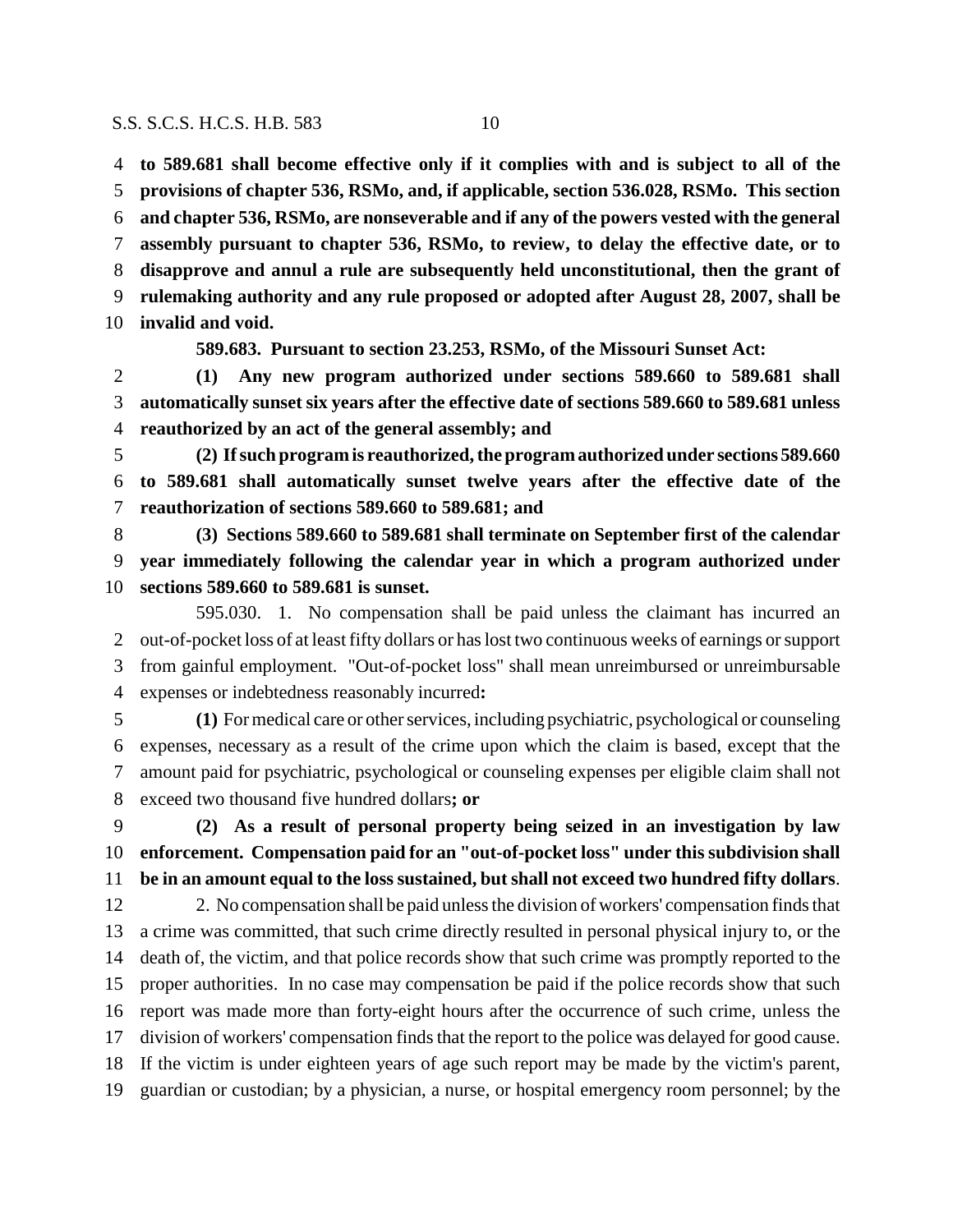division of family services personnel; or by any other member of the victim's family. **In the case of a sexual offense, filing a report of the offense to the proper authorities may include, but not be limited to, the filing of the report of the forensic examination by the appropriate medical provider, as defined in section 191.225, RSMo, with the prosecuting attorney of the county in which the alleged incident occurred.** 3. No compensation shall be paid for medical care if the service provider is not a medical provider as that term is defined in section 595.027, and the individual providing the medical care is not licensed by the state of Missouri or the state in which the medical care is provided. 4. No compensation shall be paid for psychiatric treatment or other counseling services, including psychotherapy, unless the service provider is a: (1) Physician licensed pursuant to chapter 334, RSMo, or licensed to practice medicine in the state in which the service is provided; (2) Psychologist licensed pursuant to chapter 337, RSMo, or licensed to practice psychology in the state in which the service is provided; (3) Clinical social worker licensed pursuant to chapter 337, RSMo; or (4) Professional counselor licensed pursuant to chapter 337, RSMo. 5. Any compensation paid pursuant to sections 595.010 to 595.075 for death or personal injury shall be in an amount not exceeding out-of-pocket loss, together with loss of earnings or support from gainful employment, not to exceed two hundred dollars per week, resulting from such injury or death. In the event of death of the victim, an award may be made for reasonable and necessary expenses actually incurred for preparation and burial not to exceed five thousand dollars. 6. Any compensation for loss of earnings or support from gainful employment shall be in an amount equal to the actual loss sustained not to exceed two hundred dollars per week; provided, however, that no award pursuant to sections 595.010 to 595.075 shall exceed twenty-five thousand dollars. If two or more persons are entitled to compensation as a result of the death of a person which is the direct result of a crime or in the case of a sexual assault, the compensation shall be apportioned by the division of workers' compensation among the claimants in proportion to their loss. 7. The method and timing of the payment of any compensation pursuant to sections 595.010 to 595.075 shall be determined by the division. 595.036. 1. **Any party aggrieved by a decision of the department on a claim under the provisions of sections 595.010 to 595.070 may, within thirty days following the date of**

**notification of mailing of such decision, file a petition with the division of workers'**

**compensation of the department of labor and industrial relations to have such decision**

**heard de novo by an administrative law judge. The administrative law judge may affirm,**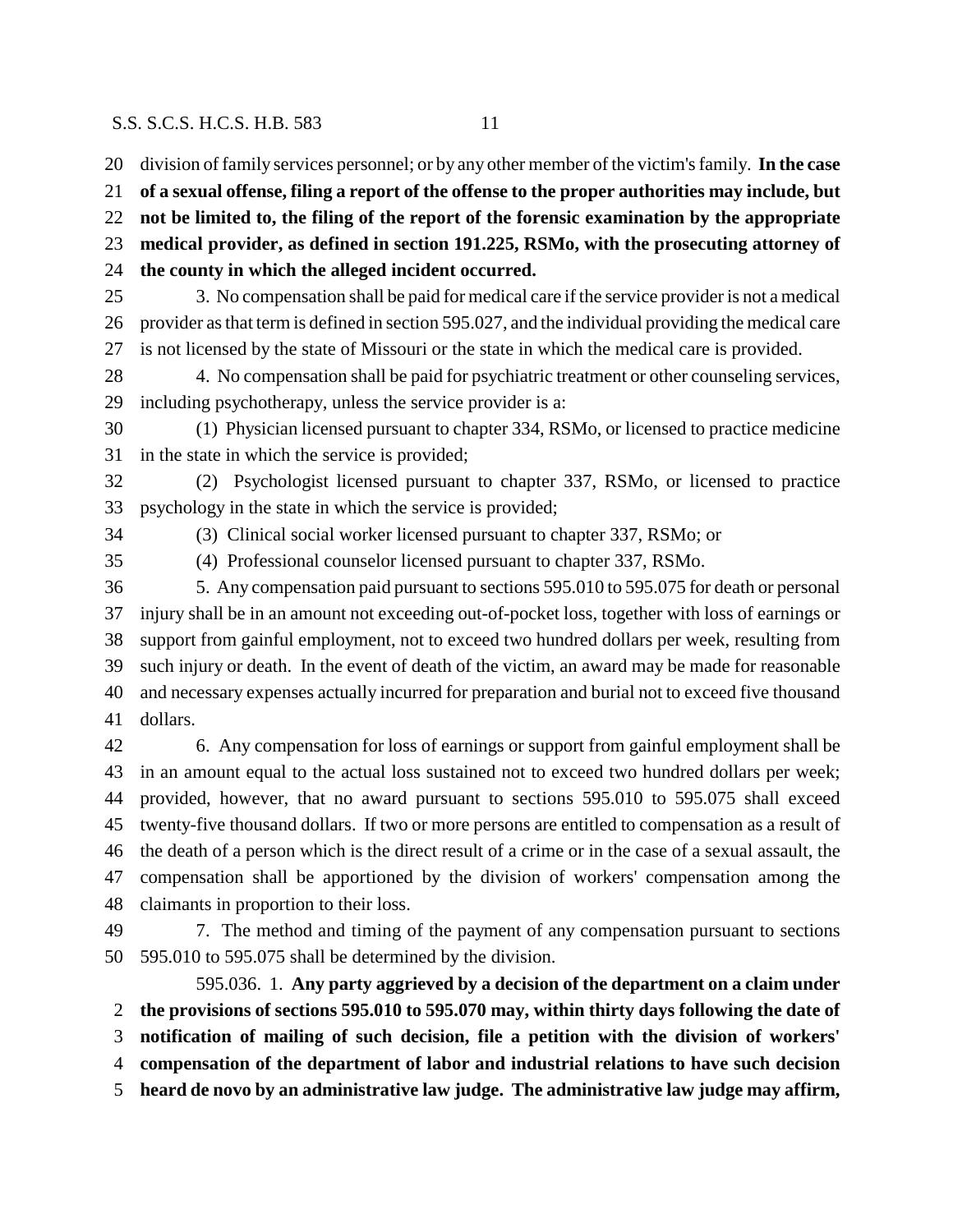**reverse, or set aside the decision of the department of public safety on the basis of the**

**evidence previously submitted in such case or may take additional evidence or may remand**

**the matter to the department of public safety with directions. The division of workers'**

**compensation shall promptly notify the parties of its decision and the reasons therefor.**

 **2.** Any of the parties to a decision of **an administrative law judge of** the division of workers' compensation**, as provided by subsection 1 of this section,** on a claim heard under the provisions of sections 595.010 to 595.070 may, within thirty days following the date of notification or mailing of such decision, file a petition with the labor and industrial relations commission to have such decision reviewed by the commission. The commission may allow or deny a petition for review. If a petition is allowed, the commission may affirm, reverse, or set aside the decision of the division of workers' compensation on the basis of the evidence previously submitted in such case or may take additional evidence or may remand the matter to the division of workers' compensation with directions. The commission shall promptly notify the parties of its decision and the reasons therefor.

 **[**2.**] 3.** Any petition for review filed pursuant to subsection 1 of this section shall be deemed to be filed as of the date endorsed by the United States Postal Service on the envelope or container in which such petition is received.

 **[**3.**] 4.** Any party who is aggrieved by a final decision of the labor and industrial relations commission pursuant to the provisions of subsections **[**1 and**]** 2 **and 3** of this section **[**may seek judicial review thereof, as provided in sections 536.100 to 536.140, RSMo**] shall within thirty days from the date of the final decision, appeal the decision to the court of appeals. Such appeal may be taken by filing notice of appeal with commission, whereupon the commission shall, under its certificate, return to the court all documents and papers on file in the matter, together with a transcript of the evidence, the findings and award, which shall thereupon become the record of the cause. Upon appeal no additional evidence shall be heard and, in the absence of fraud, the findings of fact made by the commission within its powers shall be conclusive and binding. The court, on appeal, shall review only questions of law and may modify, reverse, remand for rehearing, or set aside the award upon any of the following grounds and no other:**

- **(1) That the commission acted without or in excess of its powers;**
- 

**(2) That the award was procured by fraud;**

**(3) That the facts found by the commission do not support the award;**

 **(4) That there was not sufficient competent evidence in the record to warrant the making of the award**.

595.209. 1. The following rights shall automatically be afforded to victims of dangerous felonies, as defined in section 556.061, RSMo, victims of murder in the first degree, as defined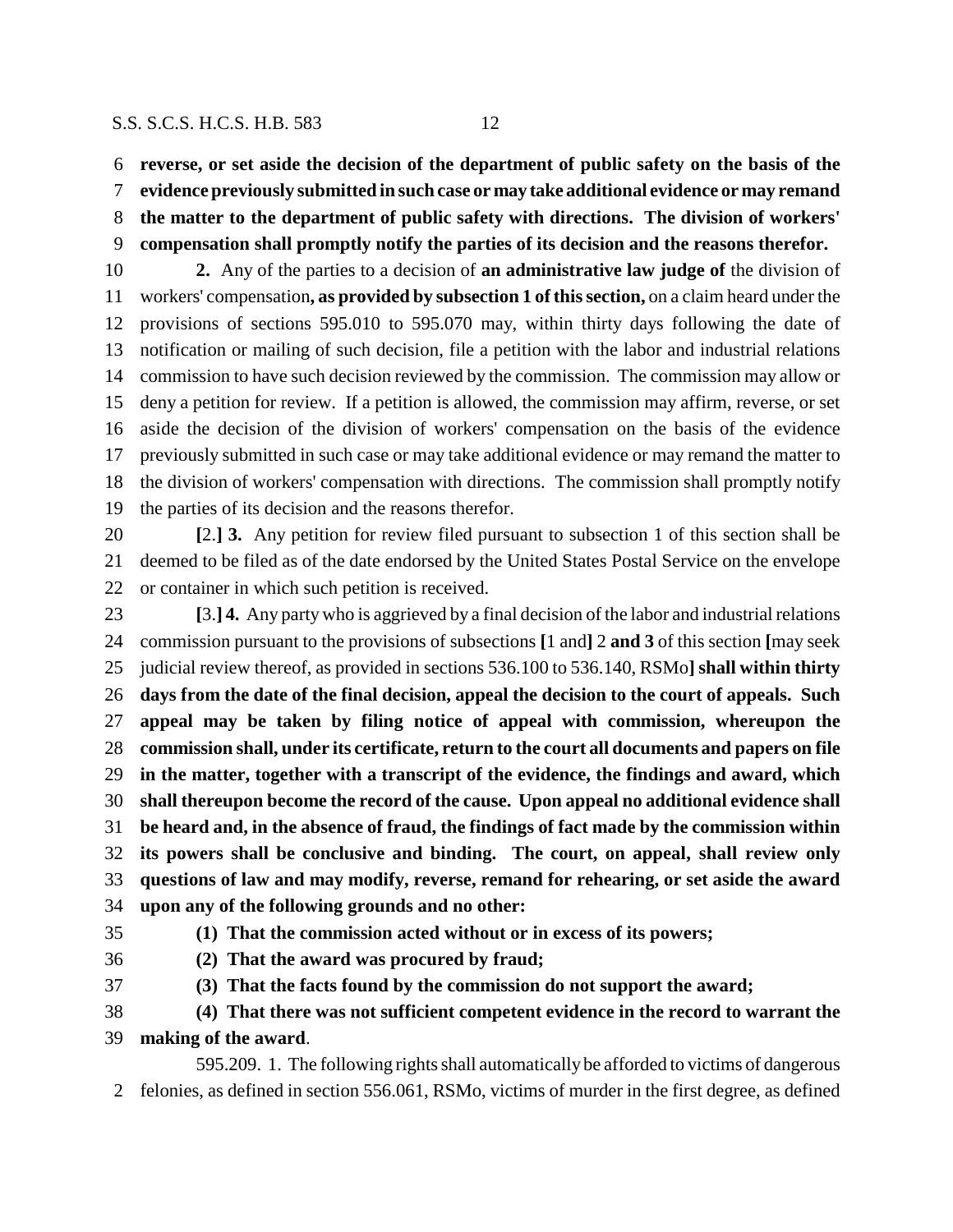in section 565.020, RSMo, victims of voluntary manslaughter, as defined in section 565.023,

 RSMo, and victims of an attempt to commit one of the preceding crimes, as defined in section 564.011, RSMo; and, upon written request, the following rights shall be afforded to victims of all other crimes and witnesses of crimes:

 (1) For victims, the right to be present at all criminal justice proceedings at which the defendant has such right, including juvenile proceedings where the offense would have been a felony if committed by an adult, even if the victim is called to testify or may be called to testify as a witness in the case;

 (2) For victims, the right to information about the crime, as provided for in subdivision (5) of this subsection;

 (3) For victims and witnesses, to be informed, in a timely manner, by the prosecutor's office of the filing of charges, preliminary hearing dates, trial dates, continuances and the final disposition of the case. Final disposition information shall be provided within five days;

 (4) For victims, the right to confer with and to be informed by the prosecutor regarding bail hearings, guilty pleas, pleas under chapter 552, RSMo, or its successors, hearings, sentencing and probation revocation hearings and the right to be heard at such hearings, including juvenile proceedings, unless in the determination of the court the interests of justice require otherwise; (5) The right to be informed by local law enforcement agencies, the appropriate juvenile

authorities or the custodial authority of the following:

 (a) The status of any case concerning a crime against the victim, including juvenile offenses;

 (b) The right to be informed by local law enforcement agencies or the appropriate juvenile authorities of the availability of victim compensation assistance, assistance in obtaining documentation of the victim's losses, including, but not limited to and subject to existing law concerning protected information or closed records, access to copies of complete, unaltered, unedited investigation reports of motor vehicle, pedestrian, and other similar accidents upon request to the appropriate law enforcement agency by the victim or the victim's representative, and emergency crisis intervention services available in the community;

(c) Any release of such person on bond or for any other reason;

 (d) Within twenty-four hours, any escape by such person from a municipal detention facility, county jail, a correctional facility operated by the department of corrections, mental health facility, or the division of youth services or any agency thereof, and any subsequent recapture of such person;

 (6) For victims, the right to be informed by appropriate juvenile authorities of probation revocation hearings initiated by the juvenile authority and the right to be heard at such hearings or to offer a written statement, video or audio tape**, or a statement by counsel or a**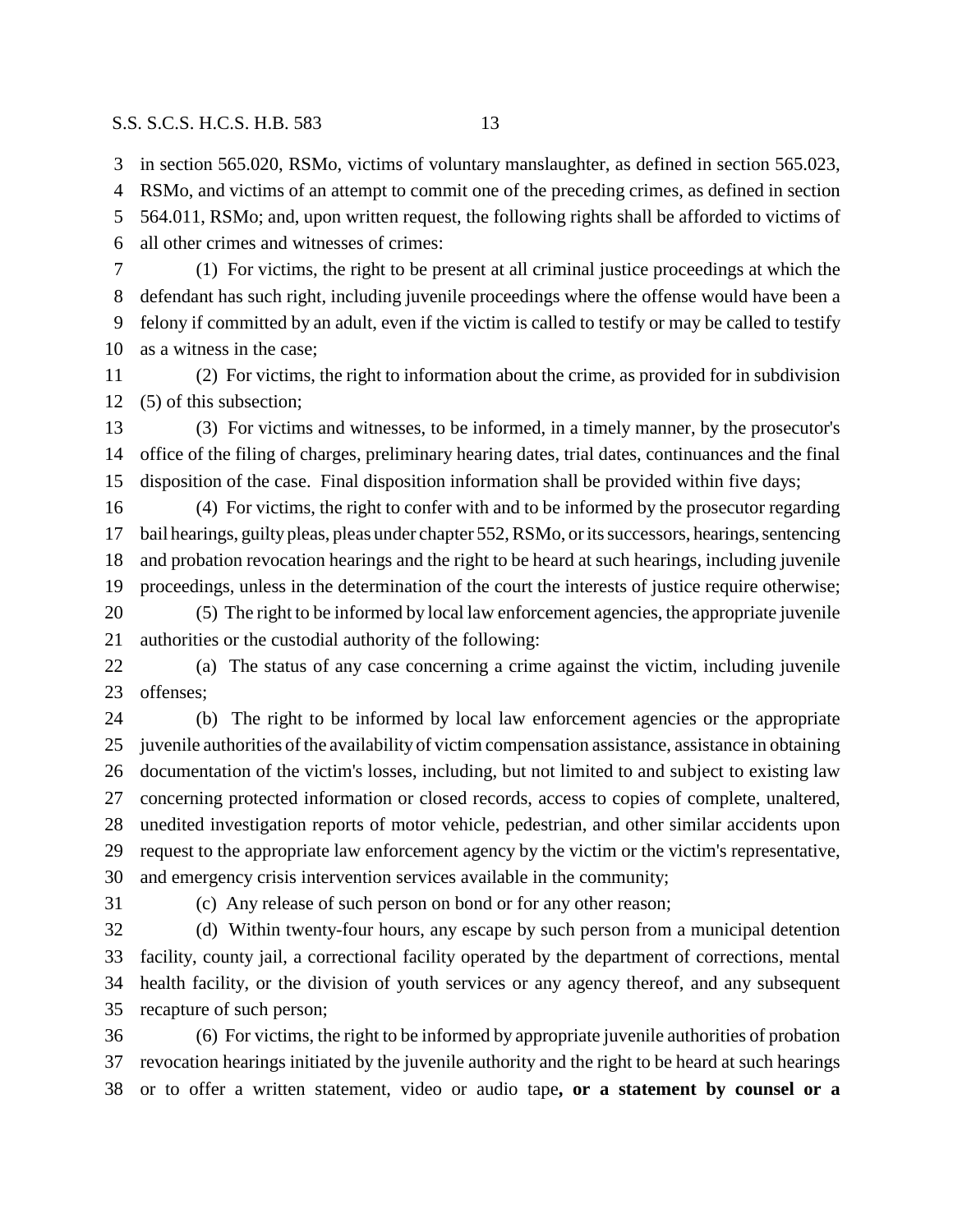**representative designated by the victim on behalf of the victim** in lieu of a personal appearance, the right to be informed by the board of probation and parole of probation revocation hearings initiated by the board and of parole hearings, the right to be present at each and every phase of parole hearings **[**and**] ,** the right to be heard at probation revocation and parole hearings or to offer a written statement, video or audio tape in lieu of a personal appearance, **and the right to have, upon written request of the victim, a partition set up in the probation or parole hearing room in such a way that the victim is shielded from the view of the probationer or parolee,** and the right to be informed by the custodial mental health facility or agency thereof of any hearings for the release of a person committed pursuant to the provisions of chapter 552, RSMo, the right to be present at such hearings, the right to be heard at such hearings or to offer a written statement, video or audio tape**, or a statement by counsel or a representative designated by the victim** in lieu of personal appearance;

 (7) For victims and witnesses, upon their written request, the right to be informed by the appropriate custodial authority, including any municipal detention facility, juvenile detention facility, county jail, correctional facility operated by the department of corrections, mental health facility, division of youth services or agency thereof if the offense would have been a felony if committed by an adult, postconviction or commitment pursuant to the provisions of chapter 552, RSMo, of the following:

(a) The projected date of such person's release from confinement;

(b) Any release of such person on bond;

 (c) Any release of such person on furlough, work release, trial release, electronic monitoring program, or to a community correctional facility or program or release for any other reason, in advance of such release;

 (d) Any scheduled parole or release hearings, including hearings under section 217.362, RSMo, regarding such person and any changes in the scheduling of such hearings. No such hearing shall be conducted without thirty days' advance notice;

 (e) Within twenty-four hours, any escape by such person from a municipal detention facility, county jail, a correctional facility operated by the department of corrections, mental health facility, or the division of youth services or any agency thereof, and any subsequent recapture of such person;

 (f) Any decision by a parole board, by a juvenile releasing authority or by a circuit court presiding over releases pursuant to the provisions of chapter 552, RSMo, or by a circuit court presiding over releases under section 217.362, RSMo, to release such person or any decision by the governor to commute the sentence of such person or pardon such person;

(g) Notification within thirty days of the death of such person;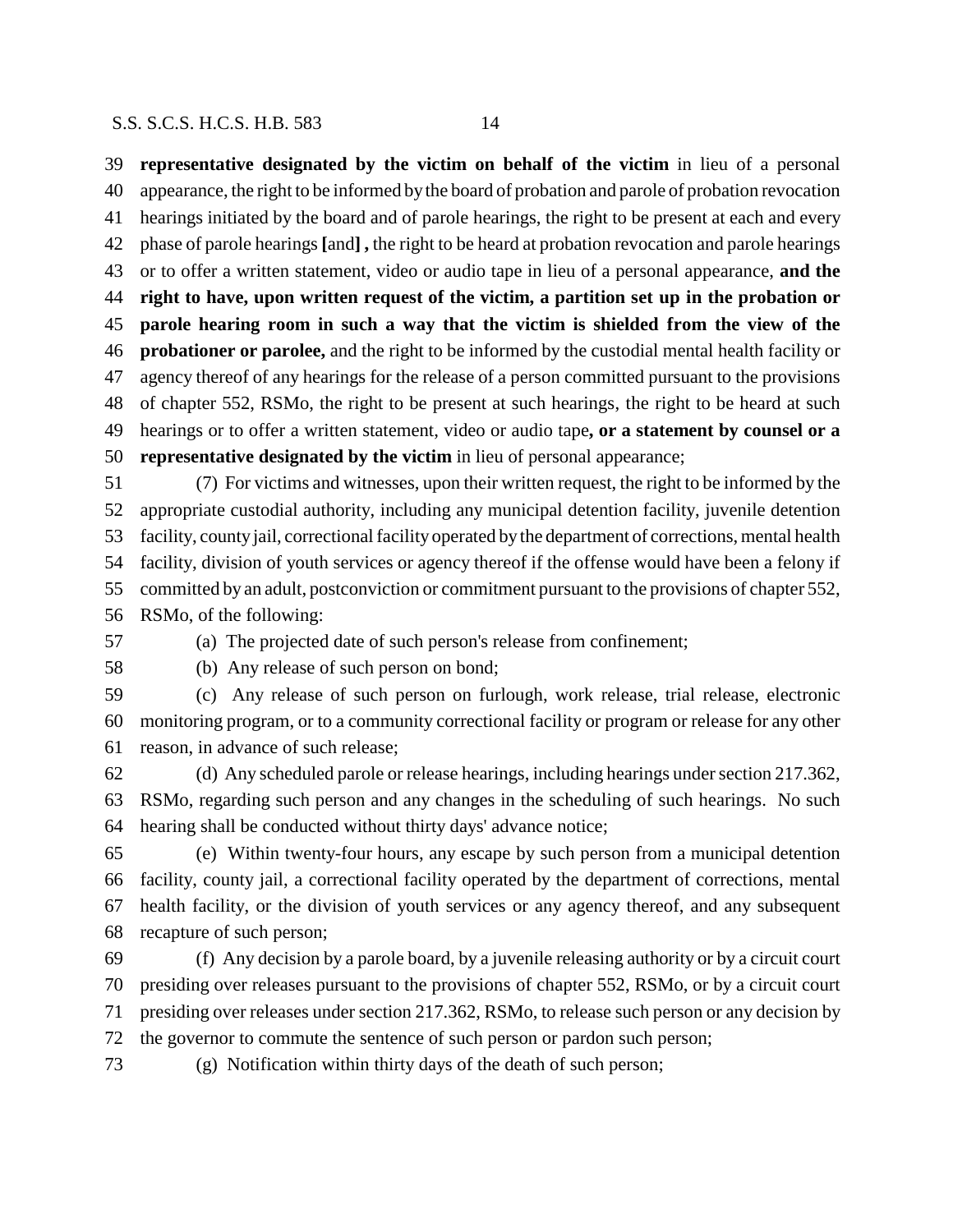(8) For witnesses who have been summoned by the prosecuting attorney and for victims, to be notified by the prosecuting attorney in a timely manner when a court proceeding will not go on as scheduled;

 (9) For victims and witnesses, the right to reasonable protection from the defendant or any person acting on behalf of the defendant from harm and threats of harm arising out of their cooperation with law enforcement and prosecution efforts;

 (10) For victims and witnesses, on charged cases or submitted cases where no charge decision has yet been made, to be informed by the prosecuting attorney of the status of the case and of the availability of victim compensation assistance and of financial assistance and emergency and crisis intervention services available within the community and information relative to applying for such assistance or services, and of any final decision by the prosecuting attorney not to file charges;

 (11) For victims, to be informed by the prosecuting attorney of the right to restitution which shall be enforceable in the same manner as any other cause of action as otherwise provided by law;

 (12) For victims and witnesses, to be informed by the court and the prosecuting attorney of procedures to be followed in order to apply for and receive any witness fee to which they are entitled;

 (13) When a victim's property is no longer needed for evidentiary reasons or needs to be retained pending an appeal, the prosecuting attorney or any law enforcement agency having possession of the property shall, upon request of the victim, return such property to the victim within five working days unless the property is contraband or subject to forfeiture proceedings, or provide written explanation of the reason why such property shall not be returned;

 (14) An employer may not discharge or discipline any witness, victim or member of a victim's immediate family for honoring a subpoena to testify in a criminal proceeding**, attending a criminal proceeding,** or for participating in the preparation of a criminal proceeding**, or require any witness, victim, or member of a victim's immediate family to use vacation time, personal time, or sick leave for honoring a subpoena to testify in a criminal proceeding, attending a criminal proceeding, or participating in the preparation of a criminal proceeding**;

 (15) For victims, to be provided with creditor intercession services by the prosecuting attorney if the victim is unable, as a result of the crime, temporarily to meet financial obligations;

 (16) For victims and witnesses, the right to speedy disposition of their cases, and for victims, the right to speedy appellate review of their cases, provided that nothing in this subdivision shall prevent the defendant from having sufficient time to prepare such defendant's defense. The attorney general shall provide victims, upon their written request, case status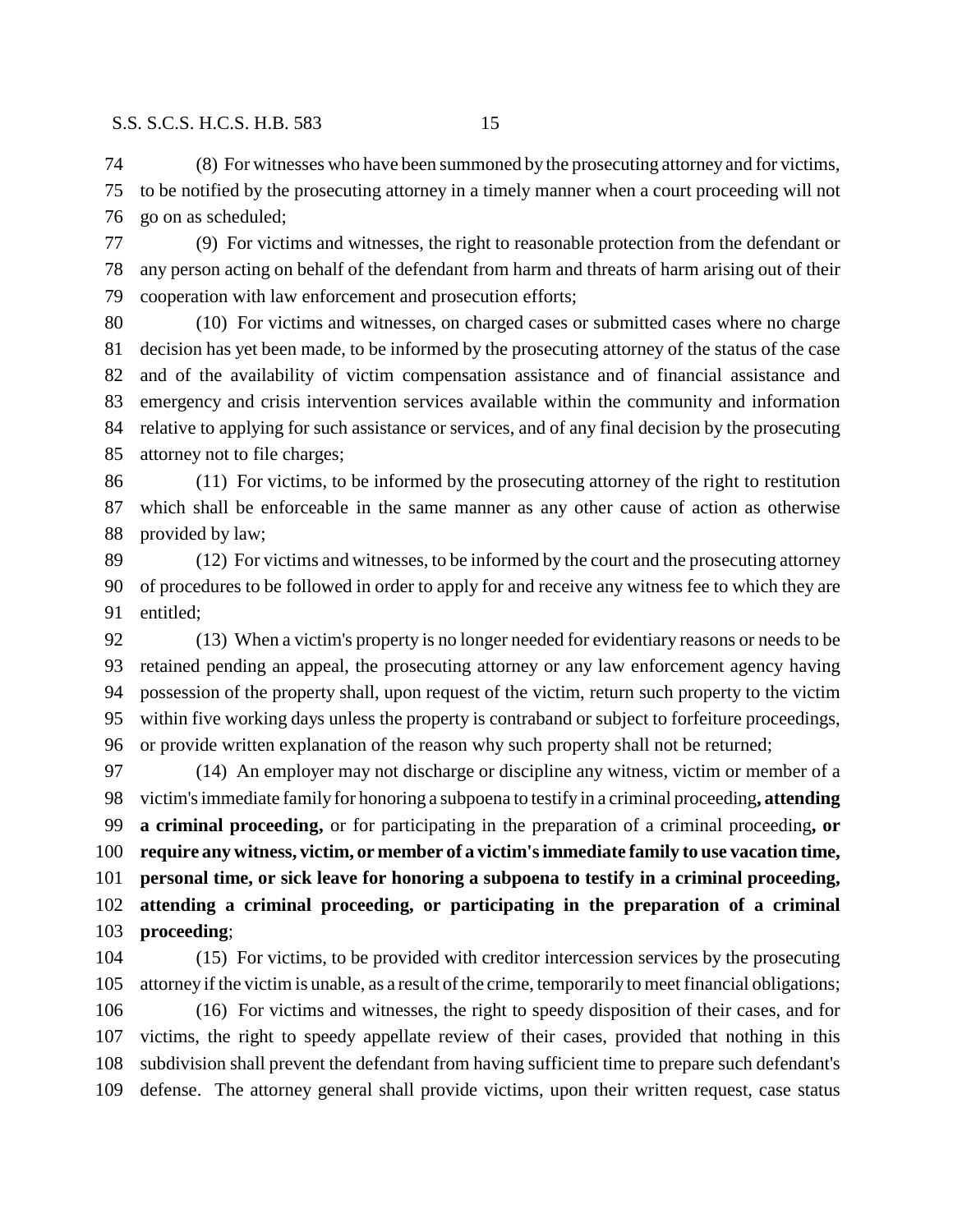information throughout the appellate process of their cases. The provisions of this subdivision shall apply only to proceedings involving the particular case to which the person is a victim or witness;

 (17) For victims and witnesses, to be provided by the court, a secure waiting area during court proceedings and to receive notification of the date, time and location of any hearing conducted by the court for reconsideration of any sentence imposed, modification of such sentence or recall and release of any defendant from incarceration.

 2. The provisions of subsection 1 of this section shall not be construed to imply any victim who is incarcerated by the department of corrections or any local law enforcement agency has a right to be released to attend any hearing or that the department of corrections or the local law enforcement agency has any duty to transport such incarcerated victim to any hearing.

 3. Those persons entitled to notice of events pursuant to the provisions of subsection 1 of this section shall provide the appropriate person or agency with their current addresses and telephone numbers or the addresses or telephone numbers at which they wish notification to be given.

 4. Notification by the appropriate person or agency utilizing the statewide automated crime victim notification system as established in section 650.310, RSMo, shall constitute compliance with the victim notification requirement of this section. If notification utilizing the statewide automated crime victim notification system cannot be used, then written notification shall be sent by certified mail to the most current address provided by the victim.

 5. Victims' rights as established in section 32 of article I of the Missouri Constitution or the laws of this state pertaining to the rights of victims of crime shall be granted and enforced regardless of the desires of a defendant and no privileges of confidentiality shall exist in favor of the defendant to exclude victims or prevent their full participation in each and every phase of parole hearings or probation revocation hearings. The rights of the victims granted in this section are absolute and the policy of this state is that the victim's rights are paramount to the defendant's